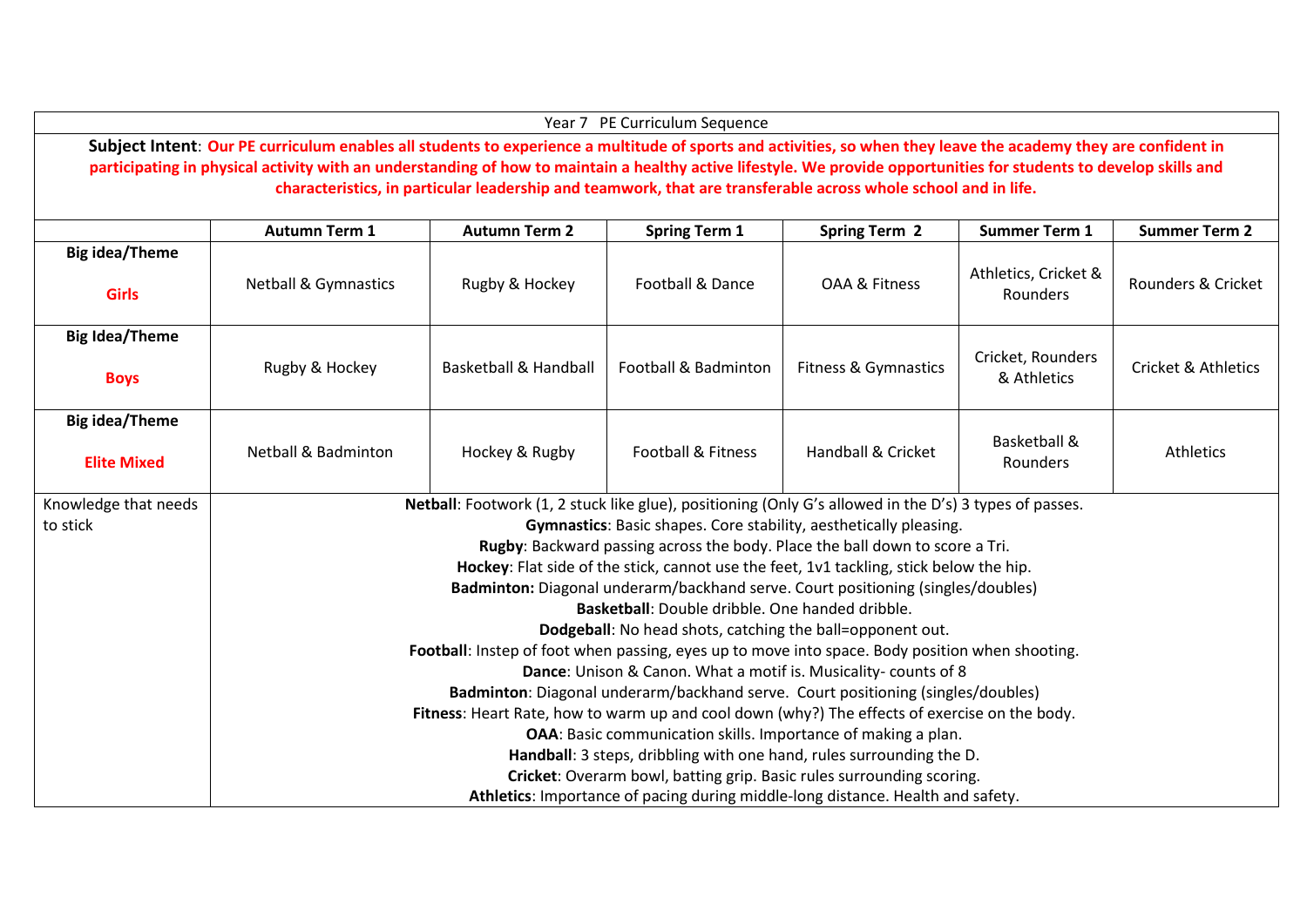|                       | Striking & Fielding: Overarm throw= far out, underarm throw= close. Catch the ball before it touches the floor, once it has been hit = player out.                             |  |  |  |  |  |  |
|-----------------------|--------------------------------------------------------------------------------------------------------------------------------------------------------------------------------|--|--|--|--|--|--|
| Demonstration of      | <b>Skill Perseverance Organisation Rules Teamwork</b>                                                                                                                          |  |  |  |  |  |  |
| Knowledge             | Ongoing assessment completed for all sports, SKILL grade is finalised at the end of each block of work. PORT can be amended where necessary, but                               |  |  |  |  |  |  |
| (Assessment)          | must be updated at the end of each half term.                                                                                                                                  |  |  |  |  |  |  |
| Links to key stage 2/ | <b>Badminton</b>                                                                                                                                                               |  |  |  |  |  |  |
| prior knowledge       | Ks2: Basic coordination (throwing and catching)                                                                                                                                |  |  |  |  |  |  |
| needed                | Stage 1: Diagonal serving, area of the court. Basic scoring.                                                                                                                   |  |  |  |  |  |  |
|                       | Stage 2: Coordination of the underarm serve. Technique of the overhead and the development of power.                                                                           |  |  |  |  |  |  |
|                       | Stage 3: Rules surrounding the net and drop shot. Movement around the court.                                                                                                   |  |  |  |  |  |  |
|                       | Stage 4: Shuttle placement and basic tactics using previous shots.                                                                                                             |  |  |  |  |  |  |
|                       | Rugby                                                                                                                                                                          |  |  |  |  |  |  |
|                       | Stage 1: Development of gross motor skills, understanding of attack and defence in team sports, previous experience with tag rugby.                                            |  |  |  |  |  |  |
|                       | Stage 2: Attacking and defensive lines. Passing the ball with the correct technique. 3-man drive.                                                                              |  |  |  |  |  |  |
|                       | Stage 3: Attacking moves such as a loop, 4-man drive, holding a defensive line.<br>Stage 4: Tackling technique, offside rules, the different roles at a ruck.                  |  |  |  |  |  |  |
|                       | Football                                                                                                                                                                       |  |  |  |  |  |  |
|                       | Ks2: Developed basic football skills                                                                                                                                           |  |  |  |  |  |  |
|                       | Stage 1: Basic principles of attack and defence. Play a variety of conditioned football games                                                                                  |  |  |  |  |  |  |
|                       | Stage 2: Work independently in small groups. Work in small teams to plan how to play                                                                                           |  |  |  |  |  |  |
|                       | Stage 3: Take different roles in some games, including attacker and defender. Some knowledge of tactics and team organization in football                                      |  |  |  |  |  |  |
|                       | Stage 4: Experience setting up and organising football practices in groups. Use and apply football rules correctly. Apply and adapt the principles of attack and defence       |  |  |  |  |  |  |
|                       | in small sided games.                                                                                                                                                          |  |  |  |  |  |  |
|                       | <b>Gymnastics</b>                                                                                                                                                              |  |  |  |  |  |  |
|                       | Ks2: Body control, Body awareness, Health and safety of moving equipment.                                                                                                      |  |  |  |  |  |  |
|                       | Stage 1: Basic balances and shapes. Incorporating equipment into routines. Different forms of locomotion                                                                       |  |  |  |  |  |  |
|                       | Stage 2: Group balances (base support and top). Applying unison and canon into locomotion.                                                                                     |  |  |  |  |  |  |
|                       | Stage 3: Rotation (forward and backward). Support for rotation. Cartwheels/ Round-offs.                                                                                        |  |  |  |  |  |  |
|                       | Stage 4: Headstands, Handstands. Support for advanced balances. Linking these skills with Stage 3 skills                                                                       |  |  |  |  |  |  |
|                       |                                                                                                                                                                                |  |  |  |  |  |  |
|                       | <b>Cricket</b>                                                                                                                                                                 |  |  |  |  |  |  |
|                       | Ks2: be able to use hand eye coordination to hit a ball and to be able to catch<br>Stage 1: Know how to use a long barrier, hold a bat and bowl underarm towards a target area |  |  |  |  |  |  |
|                       | Stage 2: Be able to catch with 2 hands and use fielding techniques to stop the ball. one hand with minimal success. Hit a moving ball with an underarm feed and be             |  |  |  |  |  |  |
|                       | able to bowl overarm between cones. Will know where the wicket keeper stands.                                                                                                  |  |  |  |  |  |  |
|                       |                                                                                                                                                                                |  |  |  |  |  |  |